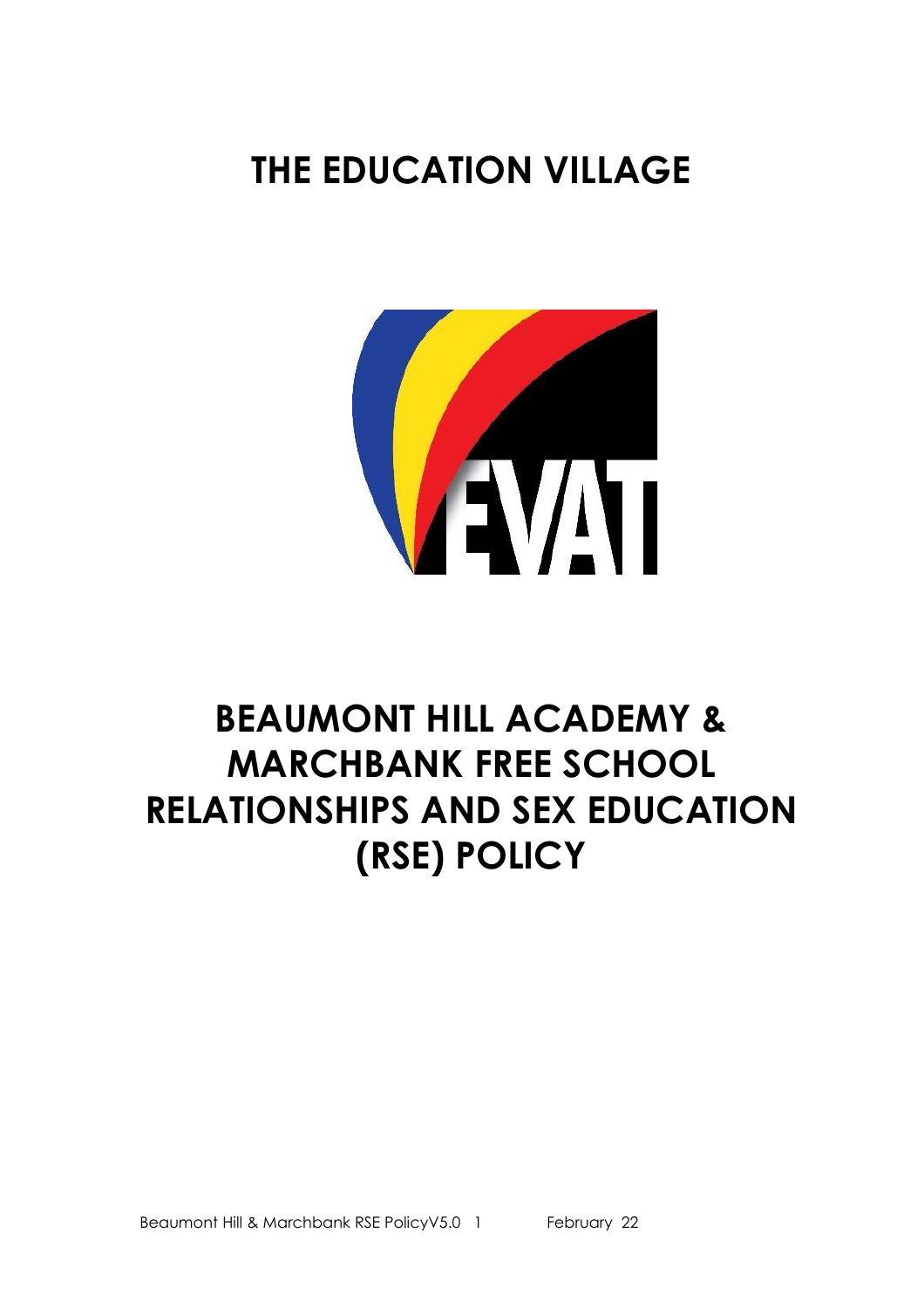# **EVAT Version Control Document**

| <b>Version:</b> | Date:    | <b>Policy</b><br><b>Owner:</b> | <b>Amendments</b><br>made by: | <b>Details of</b><br>amendments<br>made:                                          | <b>Reviewed</b><br>by: | Approved<br>by:         |
|-----------------|----------|--------------------------------|-------------------------------|-----------------------------------------------------------------------------------|------------------------|-------------------------|
| V1.0            | 25.7.17  | Caroline<br>Green              | Caroline<br>Green             | Update to cre-<br>ate a cross Trust<br>policy                                     | Principals             |                         |
| V2.0            | 17.4.19  | James<br>Auton                 | James Auton                   | Updates re-<br>garding DoE<br>statutory guid-<br>ance                             | Principals             | <b>BHA</b><br>Governors |
| V3.0            | 18.06.19 | James<br>Auton                 | Final version                 | Final version fol-<br>lowing ESC ap-<br>proval                                    | <b>ESC</b>             | 20.05.19                |
| V3.1            | 08/12/20 | Sarah Perry                    | Sarah Perry                   |                                                                                   |                        |                         |
|                 |          | James<br>Auton                 | James Auton                   |                                                                                   |                        |                         |
| V4.0            | 25/01/21 | Sarah Perry<br>James<br>Auton  | Wendy Turpin                  | Final version fol-<br>lowing ELT ap-<br>proval                                    | <b>ESC</b>             | 25/01/21                |
| V4.1            | 01/12/21 |                                | Wendy Turpin                  | Review & mer-<br>ger with March-<br>bank. Cross<br>reference<br><b>School Bus</b> |                        |                         |
| V4.2            | 24/01/22 | Caroline<br>Green              | Wendy Turpin                  | Incorporation<br>of feedback<br>from Caroline<br>Green                            |                        |                         |
| V5,0            | 01/02/21 | Caroline<br>Green              | Wendy Turpin                  | Final versions<br>following ESC<br>approval.                                      | <b>ESC</b>             | 01/02/22                |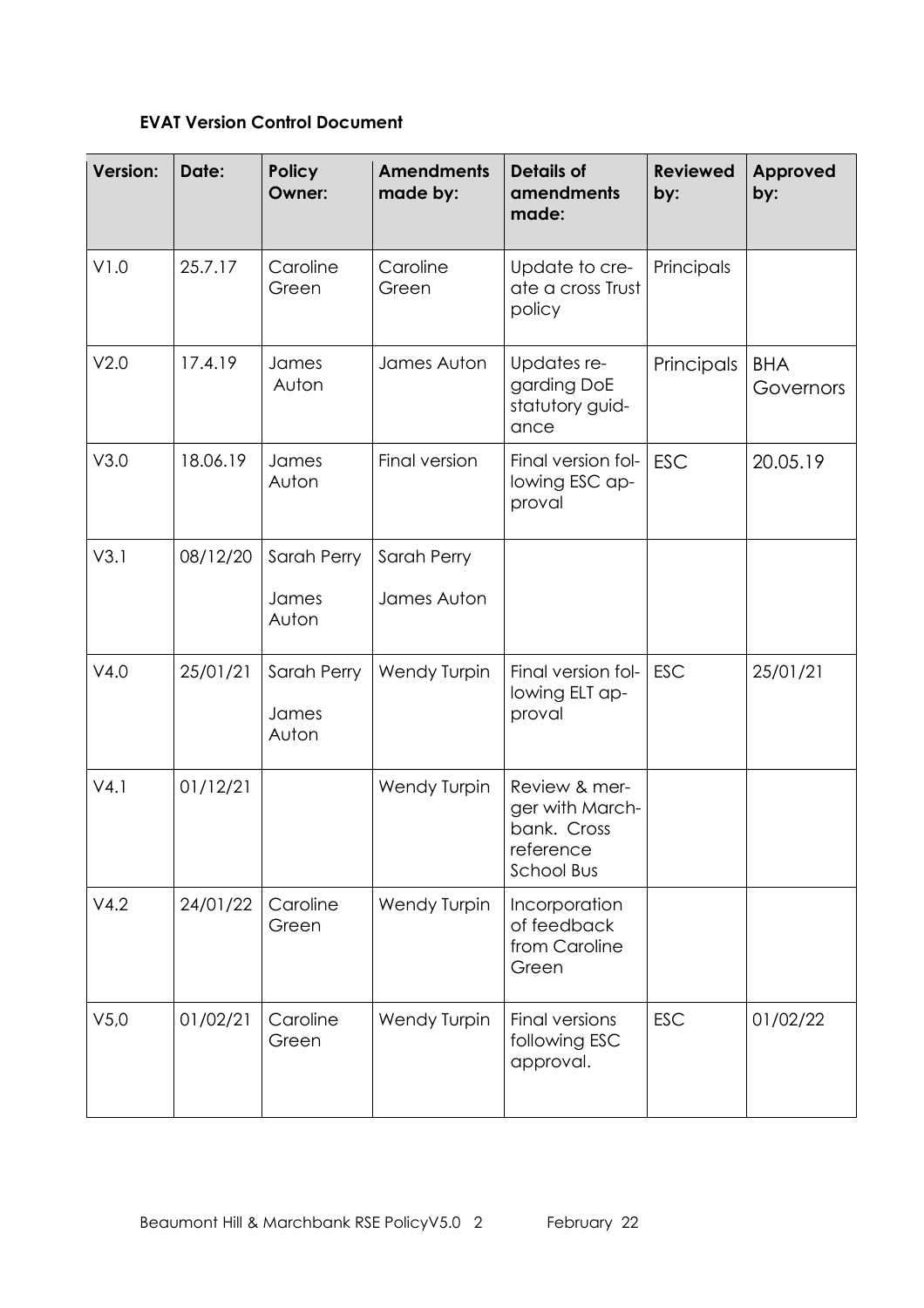This Policy is reviewed annually by the Policy Owner: Caroline Green The next scheduled review date for this policy is **February 2023**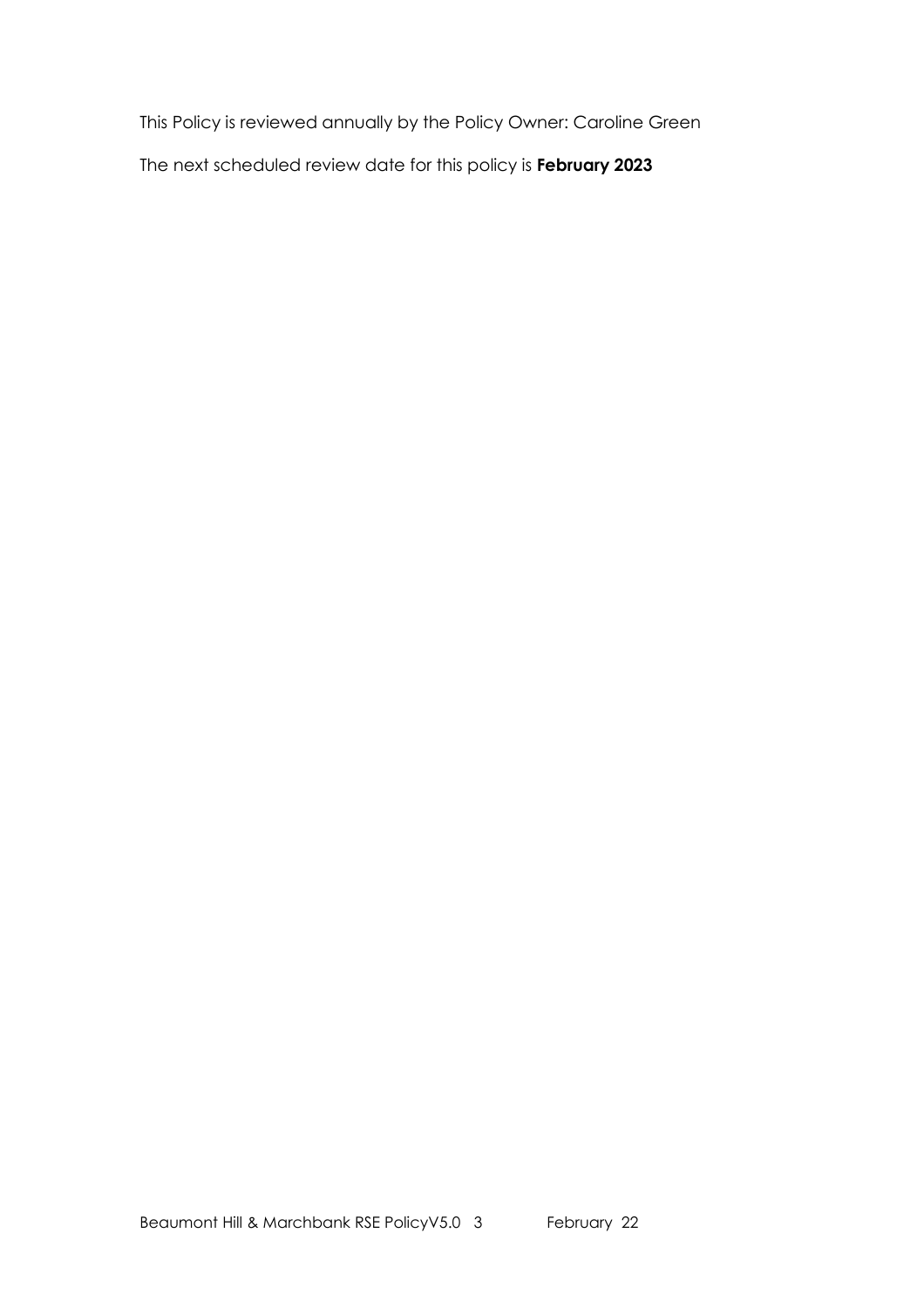

At the Education Village Academy Trust, all children, young people and adults are valued both as individuals and as part of the wider Trust community. We aim to provide a safe, happy and caring environment within which everyone can thrive.

## **Core values**

Our Trust's activities are informed by our core values, which mean that we:

- 1. recognise the *worth* of each *individual* by valuing the personal qualities they demonstrate in their learning, living and working
- 2. recognise the *experiences* of children and young people by valuing the *talents* and *skills* they bring into their schooling, and we commit to ensuring that schooling enhances these talents and skills
- 3. embrace *difference* and *harmony* by valuing *diversity*
- 4. display *integrity* and *authenticity* by valuing *openness*, *trust*, *fairness*, *honesty* and *respect* for all people
- 5. foster *ambition, high aspirations* and *independent* spirit by valuing each individual's abilities, aptitudes and desire to create, explore and grow
- 6. commit to *hard work* and *high standards* in provision, behaviours and outcomes
- 7. help, support and enable others by valuing *relationships* with all stakeholders, being *emotionally intelligent*, building *resilience* and being *forward-looking*
- 8. acknowledge the role of *networks* by valuing the ways in which people can live together, collaborate and make positive contributions as *citizens*
- 9. acknowledge the place of school in the *community*, including the broader *global* community, by valuing the essential nature of the relationship between schools and the social and economic environments in which they operate

## **This policy, and its associated procedures and protocols, are based on these key principles.**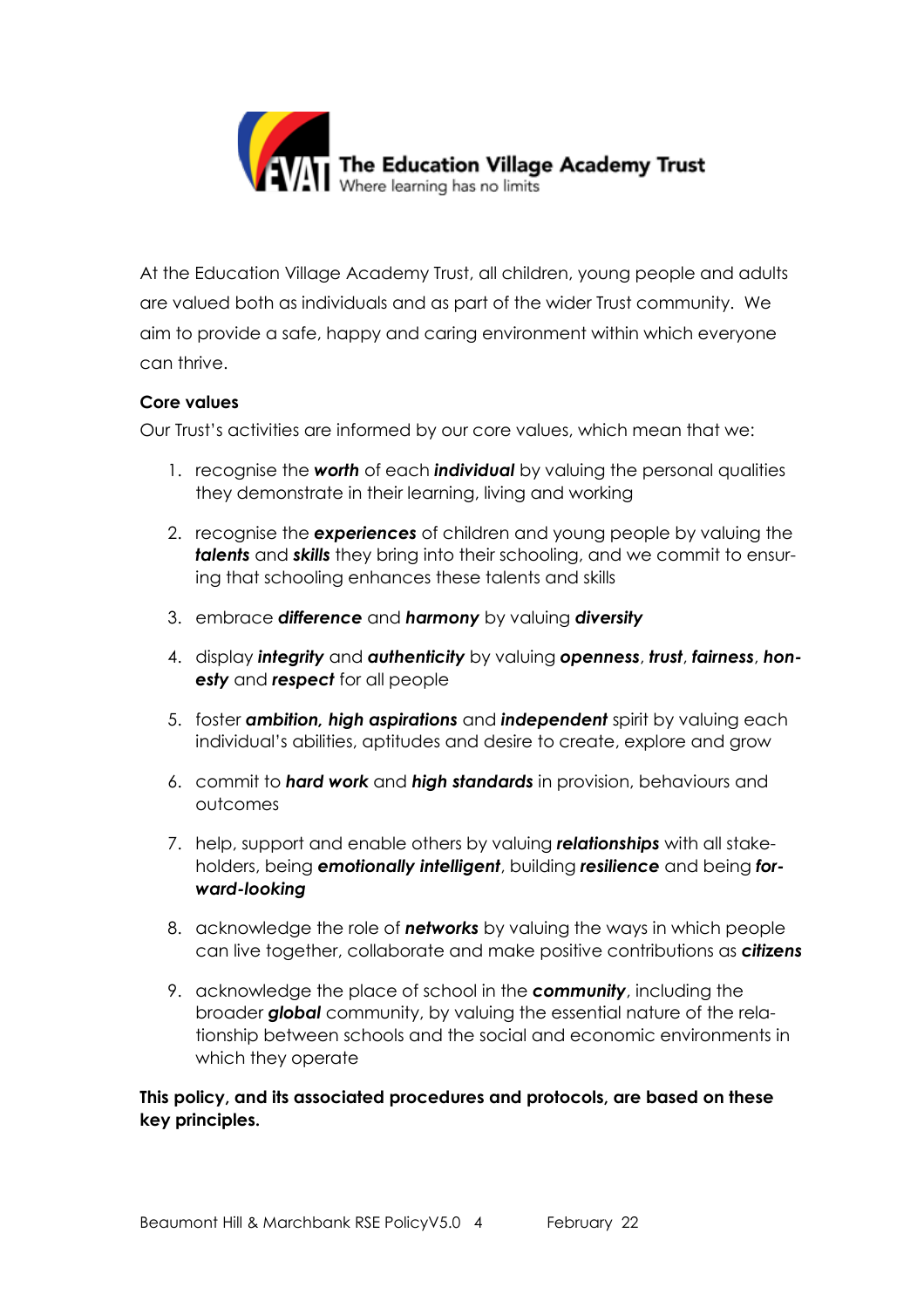# **Contents**

| Right of withdrawal of students from Sex and Relationship Education.  15 |  |
|--------------------------------------------------------------------------|--|
|                                                                          |  |
|                                                                          |  |
|                                                                          |  |
|                                                                          |  |
|                                                                          |  |

N.B. Where reference is made to an 'Academy' or a 'School' the intention is that the policy is universal and applies to both. Any reference to Principal may also include Executive Principal.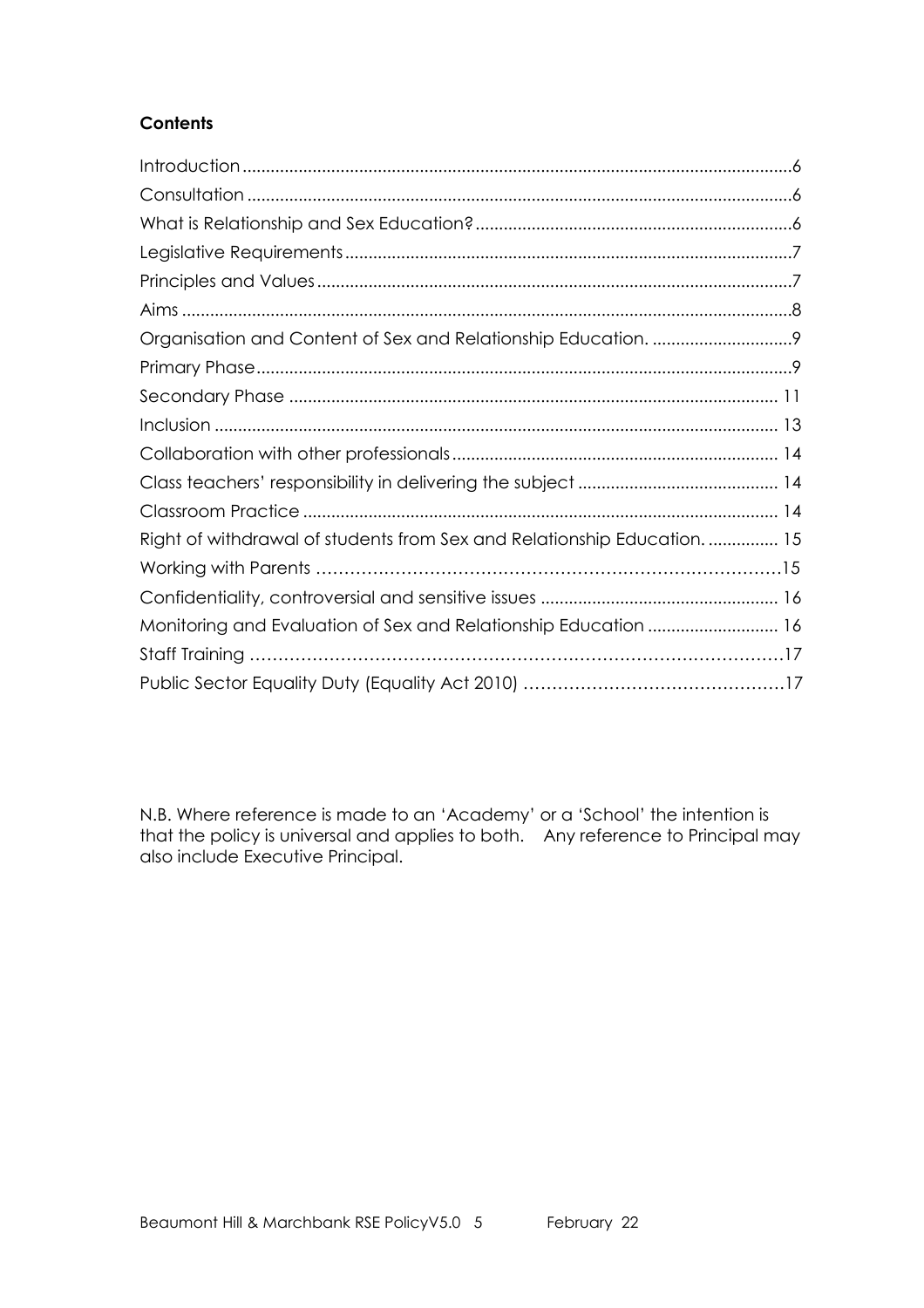#### **Introduction**

Revised Department for Education statutory guidance states that from September 2020, all schools must deliver statuary relationships education (in primary schools) and relationships and sex education (in secondary schools). In accordance with this new legislation the Academies within the EVAT Trust have a policy covering relationships and sex education (RSE) and PSHE. The policy is now integrated throughout BHA in keeping with the vision of the EVAT Trust and we will endeavour to influence the policy in the future. This policy was developed in response to Sex and Relationship Education (SRE) Guidance DfES 2000, the National Teenage Pregnancy Strategy and revised Department for Education statutory guidance.

This Policy should be read in conjunction with each Academy's PSHE curriculum and the Guidance on Sex Education and Autism.

#### **Consultation**

Consultation has involved discussion with parents, discussion with pupils through School Council and discussion with staff through staff meetings.

The RSE curriculum is regularly reviewed and will be subject to active review, where specific events occur, RSE sessions over and above those planned into the curriculum will be arranged, including multi-agency input where appropriate.

## **What is Relationship and Sex Education?**

- "Relationships and sex education" is defined as teaching pupils about healthy, respectful relationships, focusing on family and friendships, in all contexts, including online, as well as developing an understanding of human sexuality.
- "Health education" is defined as teaching pupils about physical health and mental wellbeing, focusing on recognising the link between the two and being able to make healthy lifestyle choices.

RSE is lifelong learning about physical, sexual and emotional development. It is about the understanding of the importance of stable and loving relationships, respect, love and care, for family life. It involves acquiring information, developing skills and forming positive beliefs, values and attitudes. Each Academy includes relationship and sex education in the curriculum and plans for the delivery of relationship and sex education through PSHE and Citizenship framework. The subjects are delivered via planned and coordinated long, medium and short term programmes, tailored to the age, physical and emotional maturity of the children.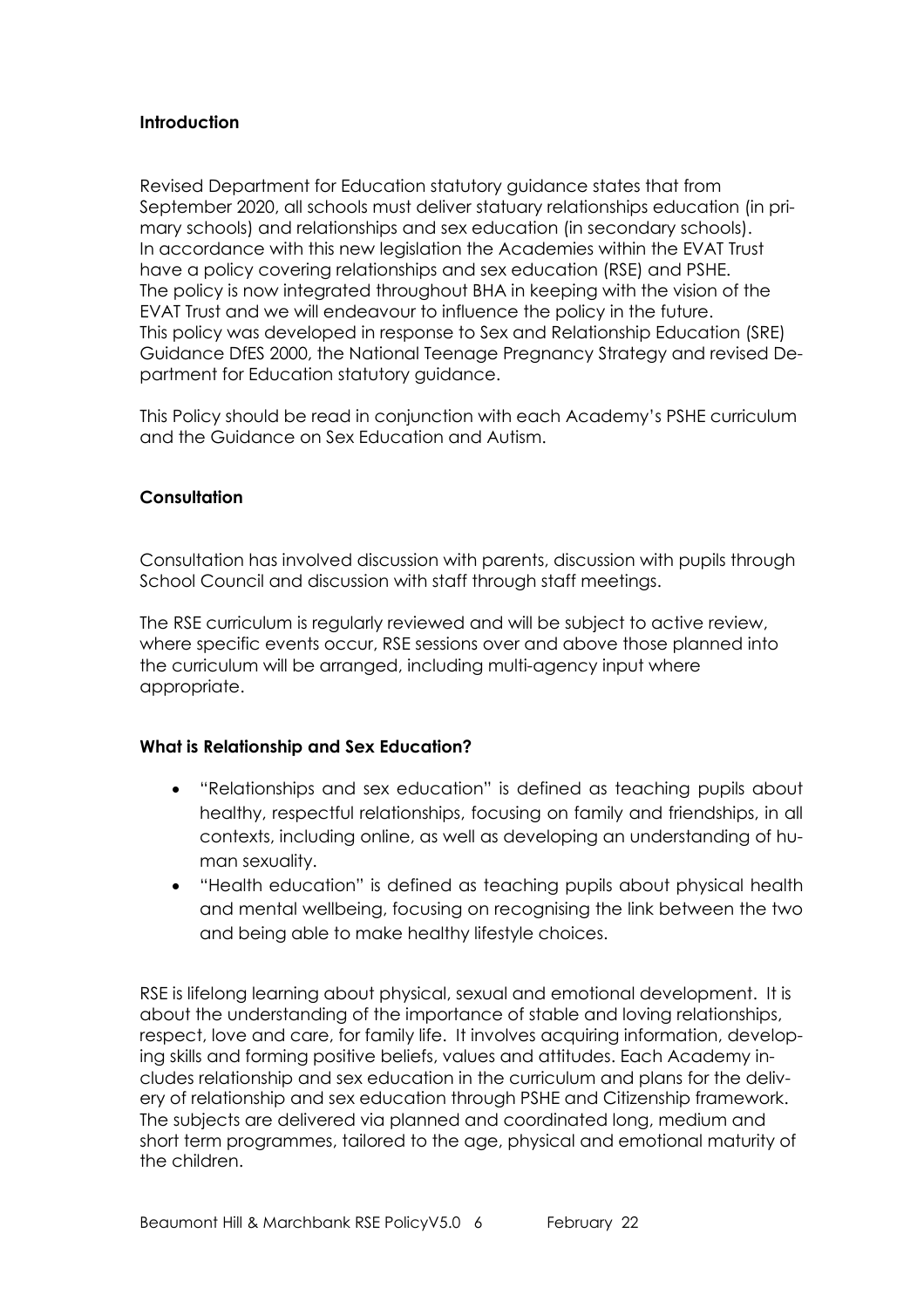## **Legislative Requirements**

This policy has due regard to all relevant legislation and statutory guidance including, but not limited to, the following:

- Equality Act 2010
- The Relationships Education, Relationships and Sex Education and Health Education (England) Regulations 2019
- Children and Social Work Act 2017
- DfE (2021) 'Keeping children safe in education 2021'
- DfE (2021) 'Teaching about relationships, sex and health'
- DfE (2019) 'Relationships Education, Relationships and Sex Education (RSE) and Health Education'

DfE (2015) 'National curriculum in England: science programmes of study'

Under the Education Act 2002/Academies Act 2010 all schools must provide a balanced and broadly-based curriculum which:

- promotes the spiritual, moral, cultural, mental and physical development of pupils at the school and of society, and
- prepares pupils at the school for the opportunities, responsibilities and experiences of later life.

RSE is set within a wider legislative context. The 2006 Education and Inspections Act laid a duty on Governing Bodies 'to promote the well-being of pupils at the school'. The duty came into effect in September 2007. Since that date, an equivalent requirement has been placed on new academies through their funding agreements.

Governing bodies also have wider responsibilities under equalities legislation (most recently the Equalities Act 2010) and should ensure that their school strives to do the best for all of the pupils, irrespective of disability, educational needs, race, nationality, ethnic or national origin, sex, gender identity, pregnancy, maternity, religion or sexual orientation or whether they are looked after children. This means that sex and relationships education must be sensitive to the different needs of individual pupils and may need to evolve and adapt over time as the pupil population changes.

At all times the overarching principle is to ensure the present and future wellbeing of pupils and to meet their learning needs. It is also crucial for lessons to help children to realise the nature and consequences of discrimination, teasing, bullying and aggressive behaviours (including cyber bullying), use of prejudice-based language, including prejudice against LGBT groups in accordance with LGBT action plan 2018 and how to respond and ask for help.

#### **Principles and Values**

The Academies believe that RSE should: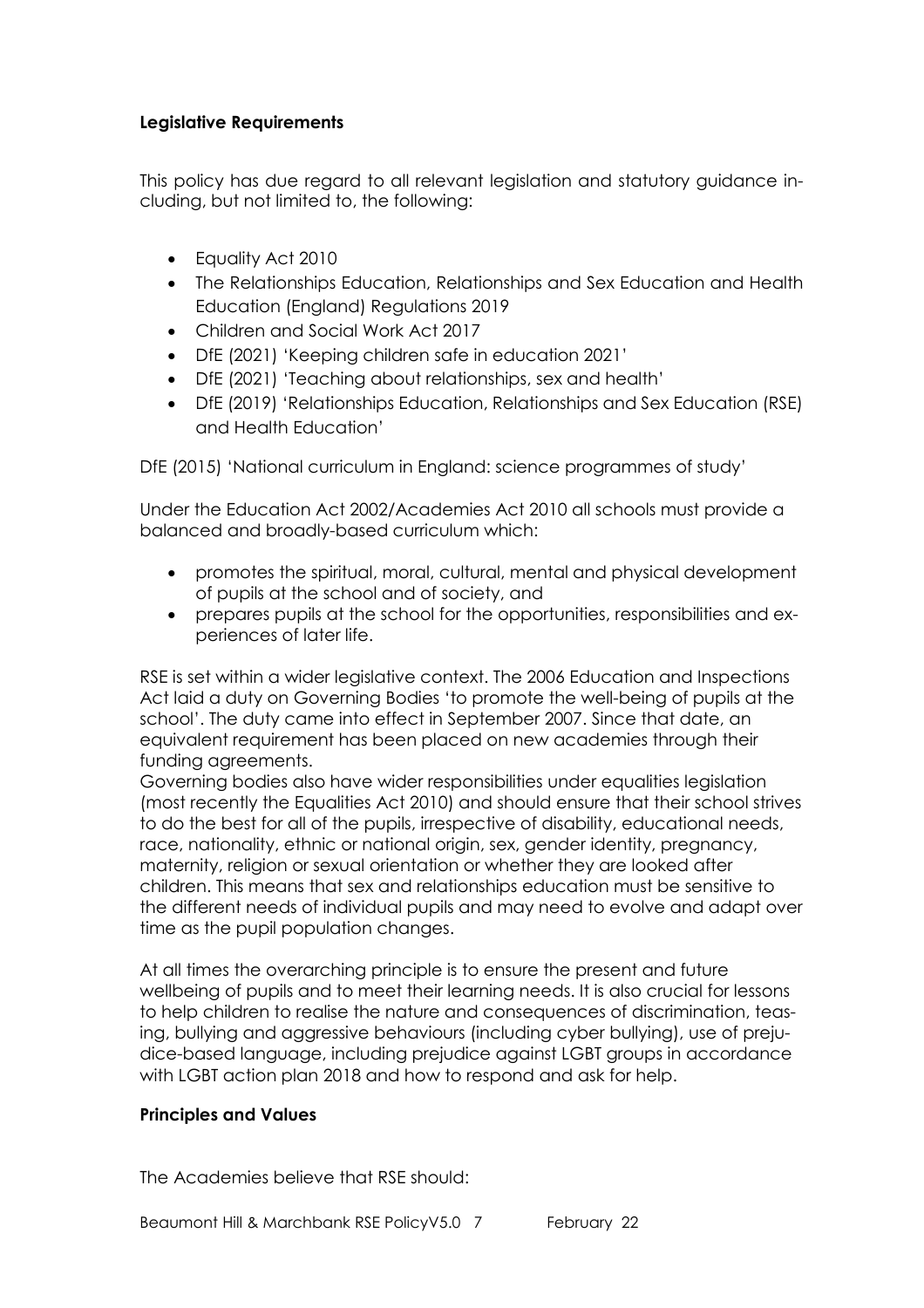- Be an integral part of the lifelong learning process, beginning in early childhood and continue into adult life;
- Be an entitlement for all young people;
- Encourage every student to contribute and make our community and aims to support each individual as they grow and learn;
- Be set within this wider Academy context and supports family commitment and love, respect and affection knowledge and openness. Family is a broad concept, not just one model. It includes a variety of types of family structure, and acceptance of different approaches.
- Encourage students and teachers to share and respect each other's views. We are aware of different approaches to sexual orientation, without promotion of any particular family structure. The important values are love, respect and care for each other.
- Generate an atmosphere where questions and discussion on sexual matters can take place without any stigma or embarrassment.
- Recognise that parents are key people in teaching their children about sex, relationships and growing up. We aim to work in partnership with parents and students, consulting them about the content of programmes.
- Recognise that the wider community has much to offer and we aim to work in partnership with health professionals, social workers, and other advisers.

## **Aims**

The aim of RSE is to provide balanced, factual information about human reproduction, together with consideration of the broader emotional, ethical, religious and moral dimensions of sexual health. Our RSE programme aims to prepare students for an adult life in which they can:

- Develop positive values and a moral framework that will guide their decisions, judgements and behaviour, have the confidence and self-esteem to value themselves and others and respect for individual conscience and the skills to judge what kind of relationship they want.
- Identify the consequences of their actions and behave responsibly within sexual and pastoral relationships.
- Avoid being exploited or exploiting others or being pressured into unwanted or unprotected sex.
- Communicate effectively by developing appropriate terminology for sex and relationship issues;
- Develop awareness of their sexuality and understand human sexuality; challenge sexism and prejudice, and promote equality and diversity;
- Understand the arguments for delaying sexual activity;
- Recognise the consequences of having unprotected sex
- Have sufficient information and skills to protect themselves and, where they have one, their partner from uninvited / unwanted conceptions and sexually transmitted infections including HIV;
- Be aware of sources of help and acquire the skills and confidence to access confidential health advice, support and treatment if necessary;
- Know how the law applies to sexual relationships.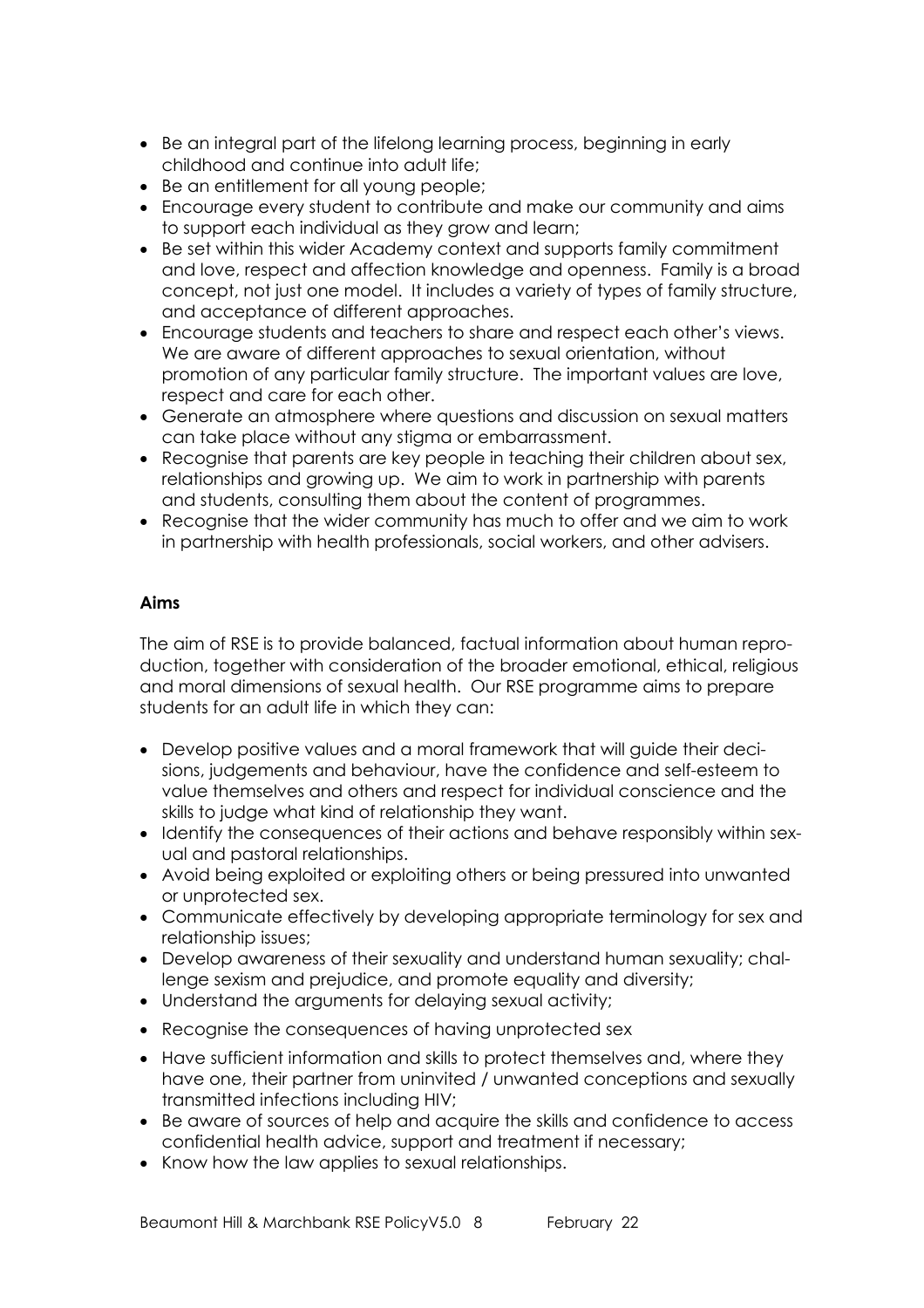# **Organisation and Content of Sex and Relationship Education.**

## **Primary Phase**

## **Families and people who care for me**

By the end of primary school, pupils, where appropriate, will know:

- That families are important for them growing up because they can give love, security and stability.
- The characteristics of healthy family life, commitment to each other, including in times of difficulty, protection and care for children and other family members, the importance of spending time together and sharing each other's lives.
- That others' families, either in school or in the wider world, sometimes look different from their family, but that they should respect those differences and know that other children's families are also characterised by love and care.
- That stable, caring relationships, which may be of different types, are at the heart of happy families, and are important for children's security as they grow up.
- That marriage represents a formal and legally recognised commitment of two people to each other, which is intended to be lifelong.
- How to recognise if family relationships are making them feel unhappy or unsafe, and how to seek help or advice from others if needed.

# **Caring friendships**

By the end of primary school, pupils will know:

- How important friendships are in making us feel happy and secure, and how people choose and make friends.
- The characteristics of friendships, including mutual respect, truthfulness, trustworthiness, loyalty, kindness, generosity, trust, sharing interests and experiences, and support with problems and difficulties.
- That healthy friendships are positive and welcoming towards others, and do not make others feel lonely or excluded.
- That most friendships have ups and downs, but that these can often be worked through so that the friendship is repaired or even strengthened, and that resorting to violence is never right.
- How to recognise who to trust and who not to trust.
- How to judge when a friendship is making them feel unhappy or uncomfortable.
- How to manage conflict.
- How to manage different situations and how to seek help from others if needed.

# **Respectful relationships**

By the end of primary school, pupils will know: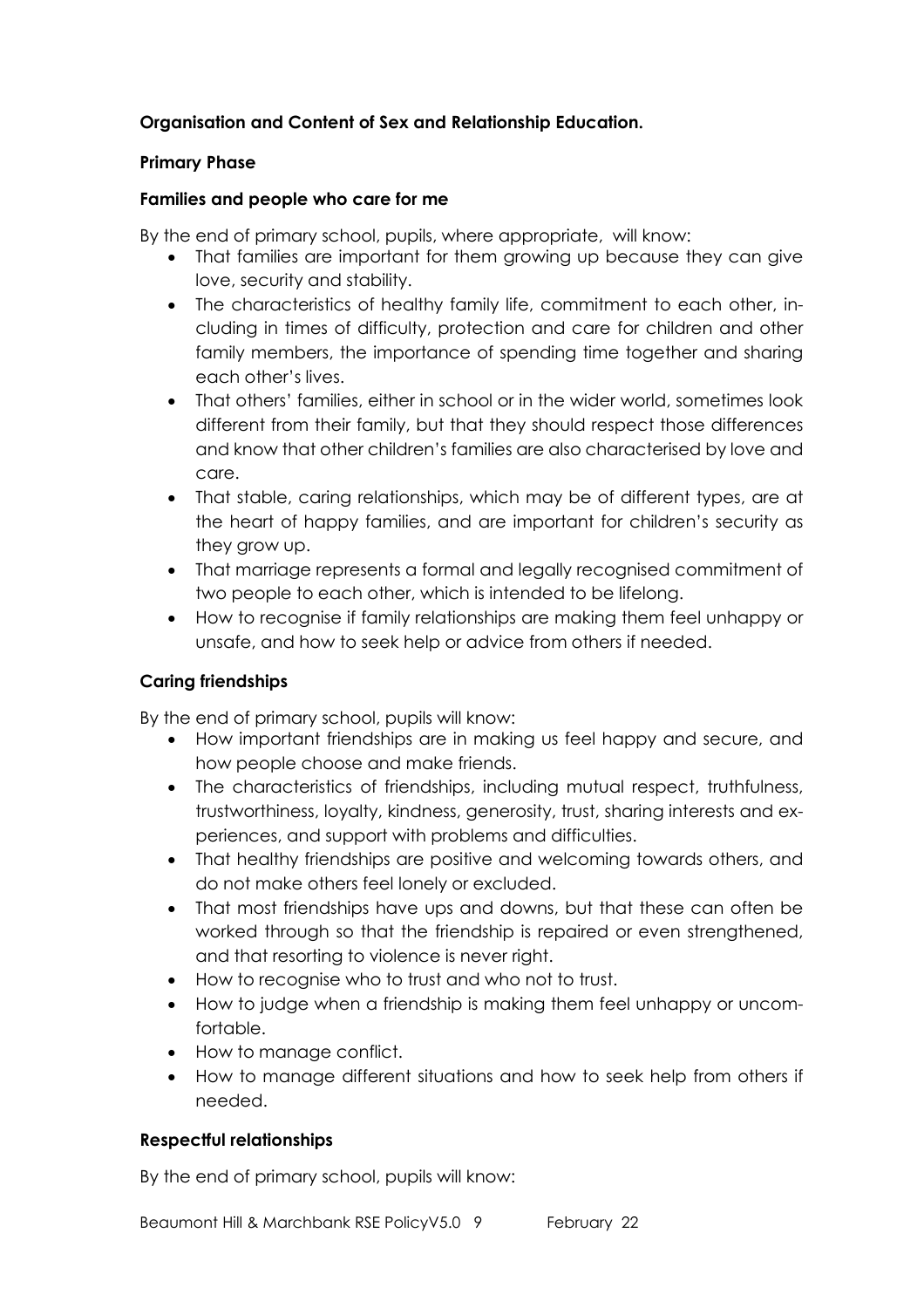- The importance of respecting others, even when they are very different from them (for example, physically, in character, personality or backgrounds), make different choices, or have different preferences or beliefs.
- Which practical steps they can take in a range of different contexts to improve or support respectful relationships.
- The conventions of courtesy and manners.
- The importance of self-respect and how this links to their own happiness.
- That in school and wider society they can expect to be treated with respect by others, and that in turn they should show due respect to others, including those in positions of authority.
- About the different types of bullying (including cyberbullying), the impact of bullying, responsibilities of bystanders to report bullying to an adult, and how to seek help.
- What a stereotype is, and how they can be unfair, negative or destructive.
- The importance of permission-seeking and giving in relationships with friends, peers and adults.

# **Online relationships**

By the end of primary school, pupils will know:

- That people sometimes behave differently online, including pretending to be someone they are not.
- That the same principles apply to online relationships as to face-to-face relationships, including the importance of respect for others online, even when we are anonymous.
- The rules and principles for keeping safe online.
- How to recognise harmful content and contact online, and how to report these.
- How to critically consider their online friendships and sources of information.
- The risks associated with people they have never met.
- How information and data is shared and used online.

# **Being safe**

By the end of primary school, pupils will know:

- What sorts of boundaries are appropriate in friendships with peers and others – including in a digital context.
- About the concept of privacy and the implications of it for both children and adults.
- That it is not always right to keep secrets if they relate to being safe.
- That each person's body belongs to them, and the differences between appropriate and inappropriate or unsafe physical, and other, contact.
- How to respond safely and appropriately to adults they may encounter, including online, who they do not know.
- How to recognise and report feelings of being unsafe or feeling bad about any adult.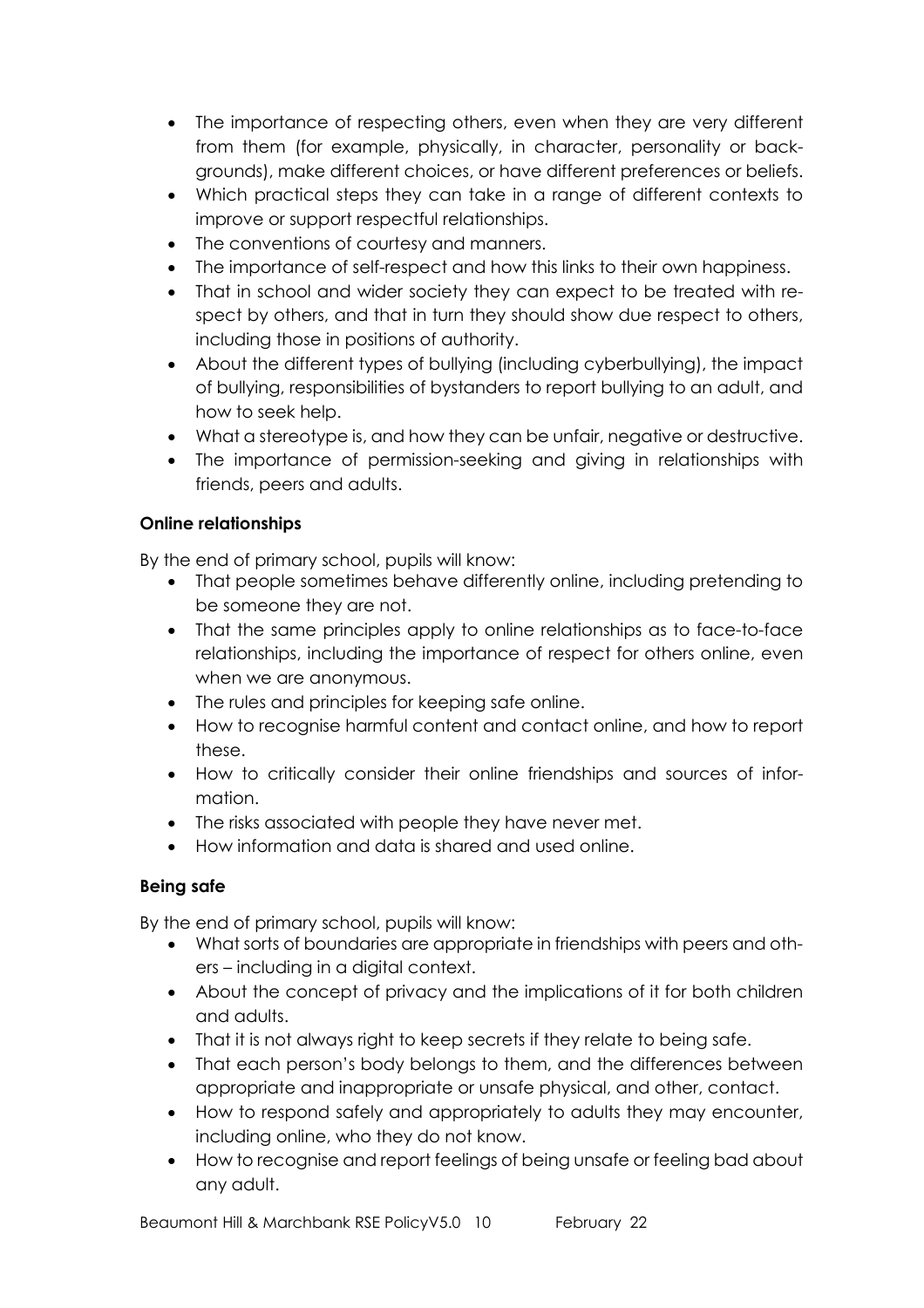- How to ask for advice or help for themselves and others, and to keep trying until they are heard.
- How to report concerns or abuse, and the vocabulary and confidence needed to do so.
- Where to seek advice, for example, from their family, their school and other sources.

## **Secondary Phase**

RSE will continue to develop pupils' knowledge on the topics taught at a primary level, in addition to the content outlined in this section.

## **Families**

By the end of secondary school, pupils will know:

- That there are different types of committed, stable relationships.
- How these relationships might contribute to human happiness and their importance for bringing up children.
- What marriage is, including their legal status, e.g. that marriage carries legal rights and protections not available to couples who are cohabiting or who have married, for example, in an unregistered religious ceremony.
- Why marriage is an important relationship choice for many couples and why it must be freely entered into.
- About the characteristics and legal status of other types of long-term relationships.
- About the roles and responsibilities of parents with respect to raising children, including the characteristics of successful parenting.

Pupils will also know how to:

- Determine whether other children, adults or sources of information are trustworthy.
- Judge when a family, friend, intimate or other relationship is unsafe, and recognise this in others' relationships.
- Seek help or advice if needed, including reporting concerns about others.

# **Respectful relationships, including friendships**

By the end of secondary school, pupils will know:

- About the characteristics of positive and healthy friendships in all contexts (including online), including trust, respect, honesty, kindness, generosity, boundaries, privacy, consent and the management of conflict, reconciliation and ending relationships. This includes different (non-sexual) types of relationships.
- Practical steps they can take in a range of different contexts to improve or support respectful relationships.
- How stereotypes, particularly those based on sex, gender, race, religion, sexual orientation or disability, can cause damage, e.g. how they might normalise non-consensual behaviour.
- That in school and wider society they can expect to be treated with respect by others, and that in turn they should show due respect to others,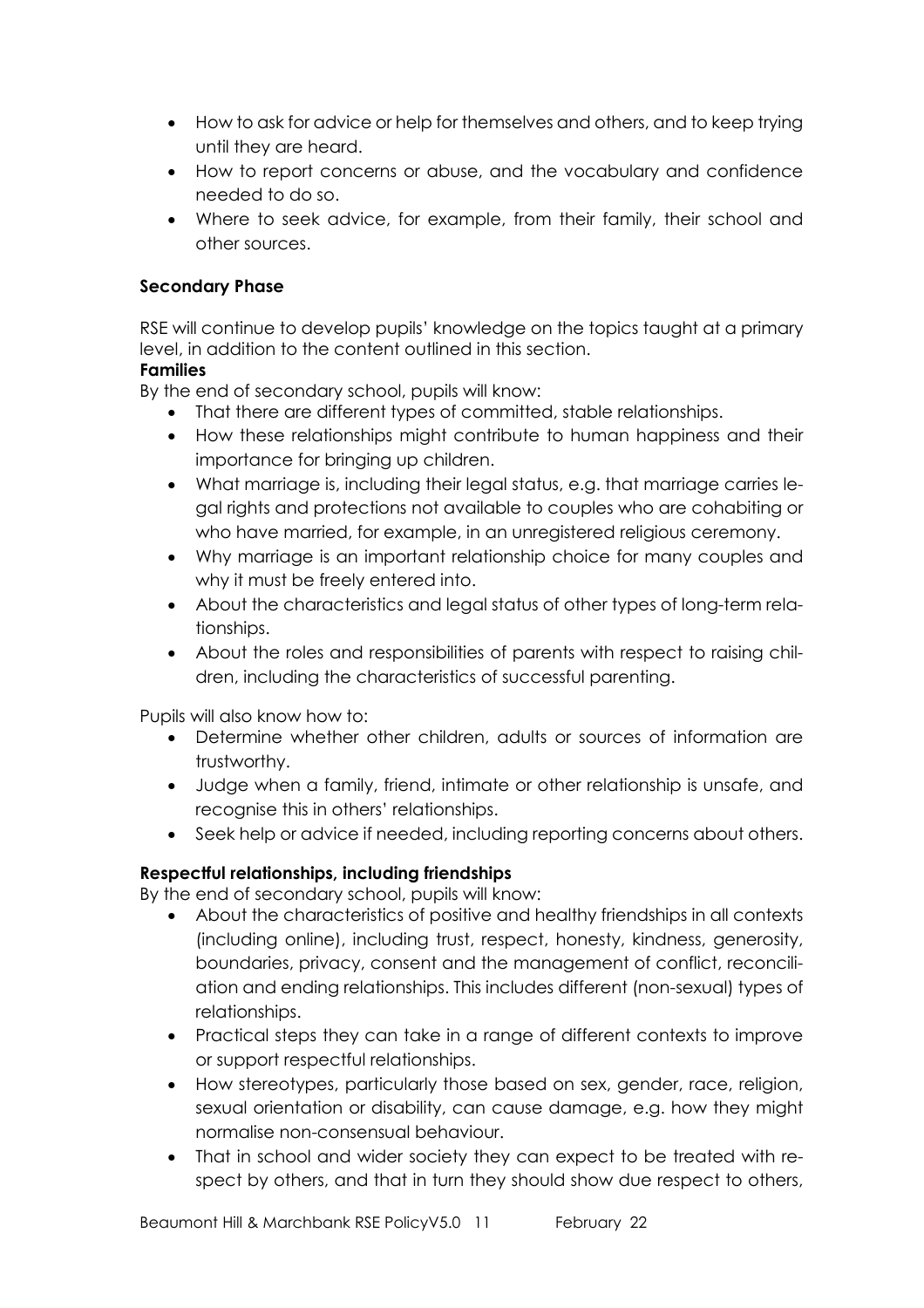including people in positions of authority and due tolerance of other people's beliefs.

- About different types of bullying (including cyberbullying), the impact of bullying, responsibilities of bystanders to report bullying and how and where to seek help.
- About the types of behaviour in relationships that can be criminal, including violent behaviour and coercive control.
- What constitutes sexual harassment and violence and why these are always unacceptable.
- About the legal rights and responsibilities regarding equality, with reference to the protected characteristics defined in the Equality Act 2010, and that everyone is unique and equal.

# **Online and media**

By the end of secondary school, pupils will know:

- Their rights, responsibilities and opportunities online, and that the same expectations of behaviour apply in all contexts.
- About online risks, including that material shared with another person has the potential to be shared online and the difficulty of removing potentially compromising material placed online.
- Not to provide material to others that they would not want shared further and not to share personal material which they receive.
- What to do and where to get support to report material or manage issues online.
- The impact of viewing harmful content.
- That specifically sexually explicit material, e.g. pornography, presents a distorted picture of sexual behaviours, can damage the way people see themselves in relation to others and negatively affect how they behave towards sexual partners.
- That sharing and viewing indecent images of children is a criminal offence which carries severe penalties, including jail.
- How information and data is generated, collected, shared and used online.

# **Being safe**

By the end of secondary school, pupils will know:

- About the concepts of, and laws relating to, sexual consent, sexual exploitation, abuse, grooming, coercion, harassment, rape, domestic abuse, forced marriage, honour-based violence and FGM, and how these can affect current and future relationships.
- How people can actively communicate and recognise consent from others, including sexual consent, and how and when consent can be withdrawn – this includes online.

# **Intimate and sexual relationships, including sexual health**

By the end of secondary school, pupils will know: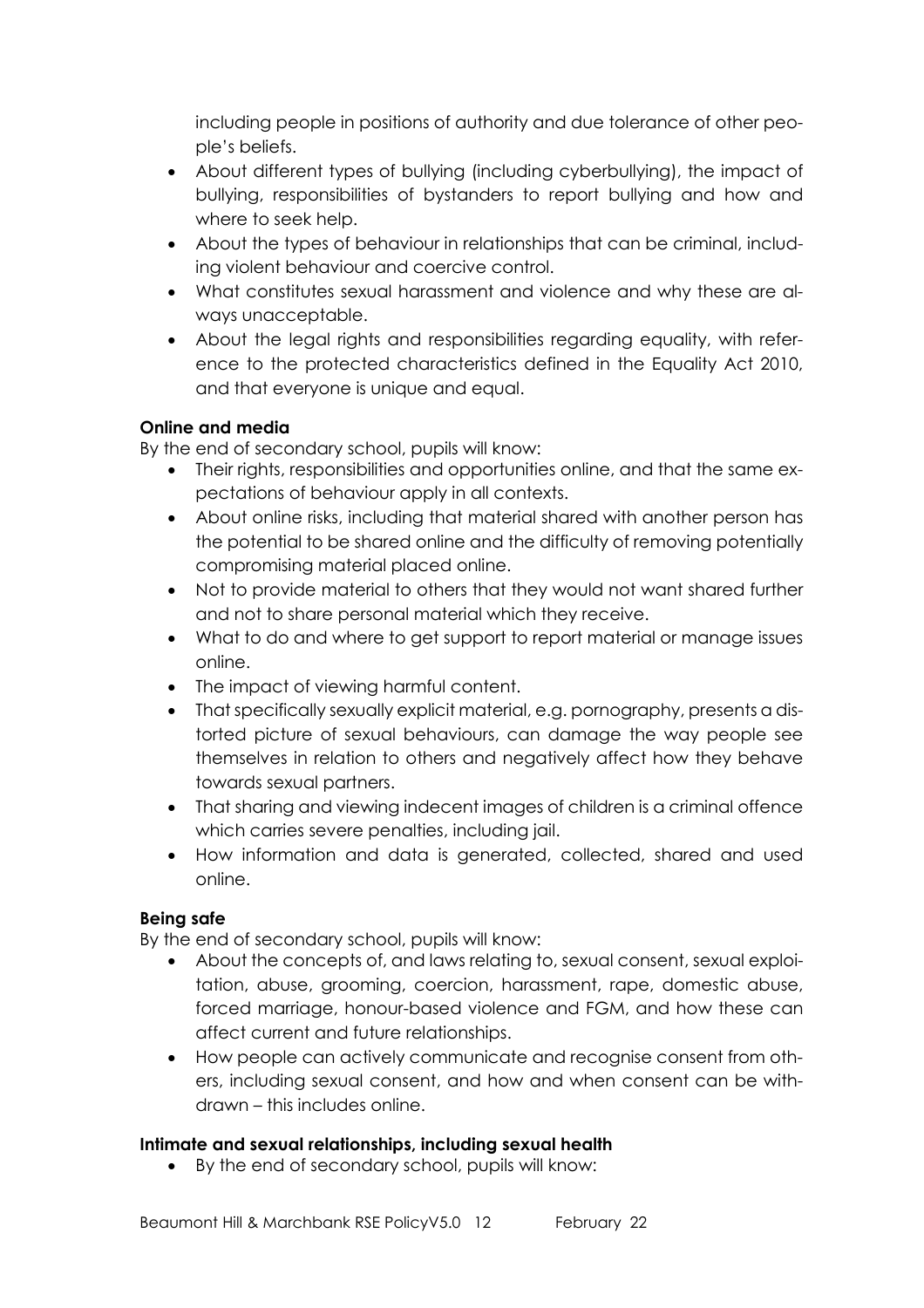- How to recognise the characteristics and positive aspects of healthy oneto-one intimate relationships, which include mutual respect, consent, loyalty, trust, shared interests and outlook, sex and friendship.
- That all aspects of health may be affected by choices they make in sex and relationships, positively and negatively, e.g. physical, emotional, mental, sexual and reproductive health and wellbeing.
- The facts about reproductive health, including fertility and the potential impact of lifestyle on fertility for both men and women.
- The range of strategies for identifying and managing sexual pressure, including understanding peer pressure, resisting pressure and not pressurising others.
- That they have a choice to delay sex or enjoy intimacy without sex.
- The facts about the full range of contraceptive choices, their effectiveness and options available.
- The facts around pregnancy including miscarriage.
- That there are choices in relation to pregnancy, with legally and medically accurate, impartial information on all options including keeping the baby, adoption, abortion and where to get further help.
- How the different sexually transmitted infections (STIs) are transmitted, how risk can be reduced through safer sex and the importance of facts about testing.
- About the prevalence of some STIs, the impact they can have on those who contract them and key facts about treatment.
- How the use of alcohol and drugs can lead to risky sexual behaviour.
- How to get further advice, including how and where to access confidential sexual and reproductive health advice and treatment.

# **Inclusion**

We recognise the need for the subject to be delivered in a clear and direct manner. The language and vocabulary used will be differentiated to need the needs of the pupils in question, as well as the depth of knowledge of the particular topic being studied. Pupils need to be taught to behave responsibly towards sex and relationship issues and be able to make informed choices and decisions.

The subject is addressed in an informal, sensitive manner, aiming to remove the embarrassment factor. Discussions lessons are the main vehicle with an emphasis on a "lighthearted but significant" approach.

Ethnic and Cultural Groups

We intend our policy to be sensitive to the needs of different ethnic groups. For some young people it is not culturally appropriate for them to be taught particular items in mixed groups. We will respond to parental requests and concerns. Students with Special Needs

We will ensure that all young people receive sex and relationship education, and we will offer provision appropriate to the particular needs of all our students, taking specialist advice where necessary.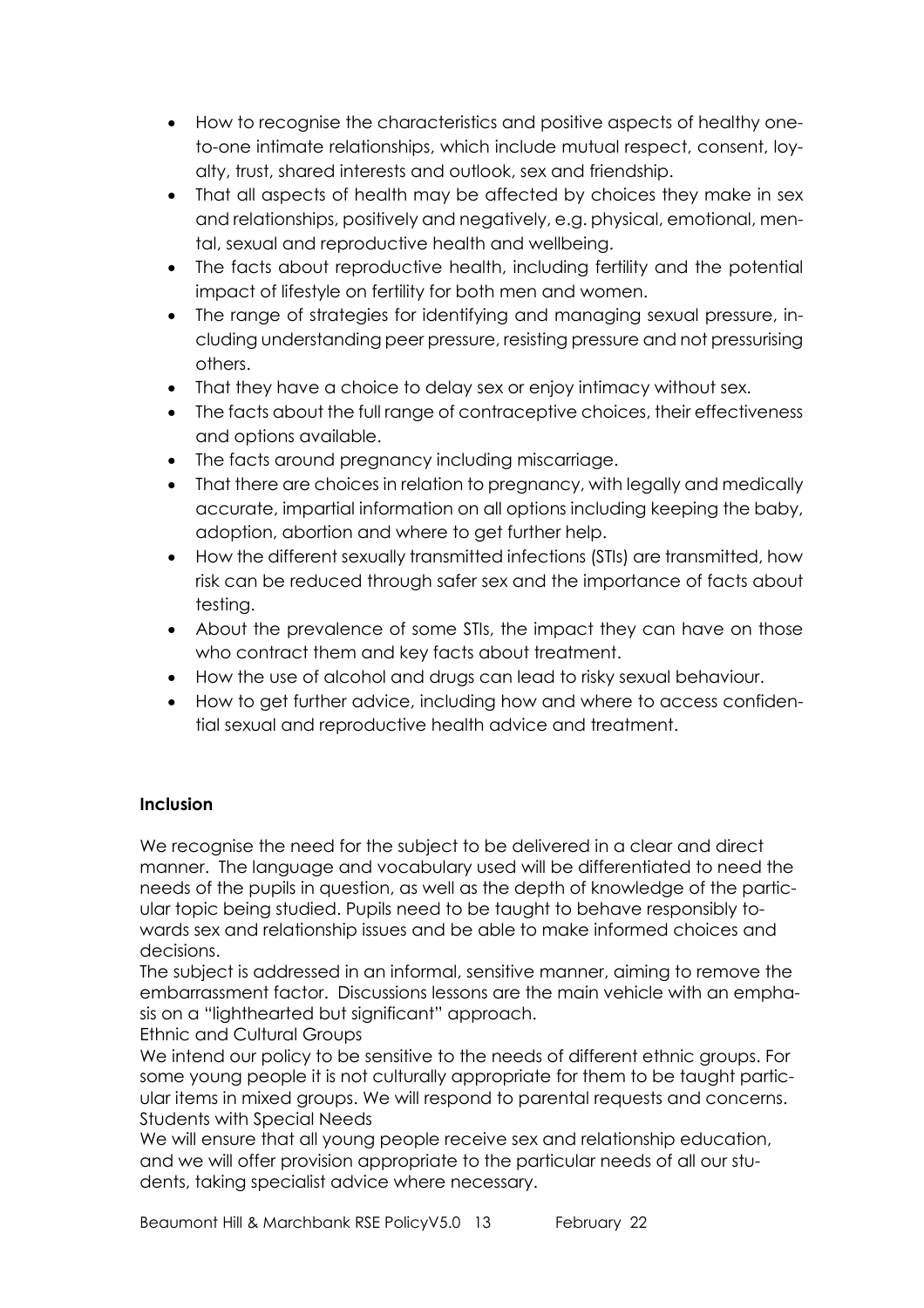Sexual Identity and Sexual Orientation

We aim to deal sensitively and honesty with issues of sexual orientation, answer appropriate question and offer support. Young people, whatever their developing sexuality need to feel that sex and relationship education is relevant to them. Any instances of sexist, homophobic and transgender bullying are dealt with using the academy's *Behaviour Policy* and are identified within the Trust's *Anti-Bullying Policy*.

#### **Collaboration with other professionals**

A school nurse is consulted with regard to input for some of the Sex and Relationship Education units for students with severe learning difficulties and moderate learning difficulties.

## **Class teachers' responsibility in delivering the subject**

Teachers have a responsibility to ensure the safety and welfare of pupils and because teachers act in *loco parentis* parent need to be reassured that personal beliefs and attitudes of teachers do not influence the teaching of Sex and Relationship Education within the PSHE framework.

Teachers delivering the subject will adhere to the planned programmes, differentiating where necessary.

Teachers will record and evaluate the lessons on the Academy's PSHE tracking document. These are held on the Academy system in Pupil Records.

## **Classroom Practice**

Teachers will establish clear parameters of what is appropriate and inappropriate in a whole class setting. It will be a matter of common practices that:

- No-one (teacher or student) will have to answer a personal question
- No-one will be forced to take part in a discussion
- The correct names for body parts will be used
- Sensitivity will be shown towards those of particular faith backgrounds
- Nothing should be said that could be construed as embarrassing or offensive to other students

If a question is too personal, the pupil will be reminded of the ground rules. The pupil may then be referred to the appropriate health professional or outside agency via the class teacher, Head of Department, Senior Leader (Pastoral) or Principal.

If a question is too explicit, seems too old for the student, is inappropriate for the whole class or raises concerns about sexual abuse, it will not be answered in front of the whole class. The member of staff will discuss their concerns with the appropriate Child Protection officer in each of the Academies. In cases of concern over sexual abuse, the EVAT Trust child protection procedures will be followed.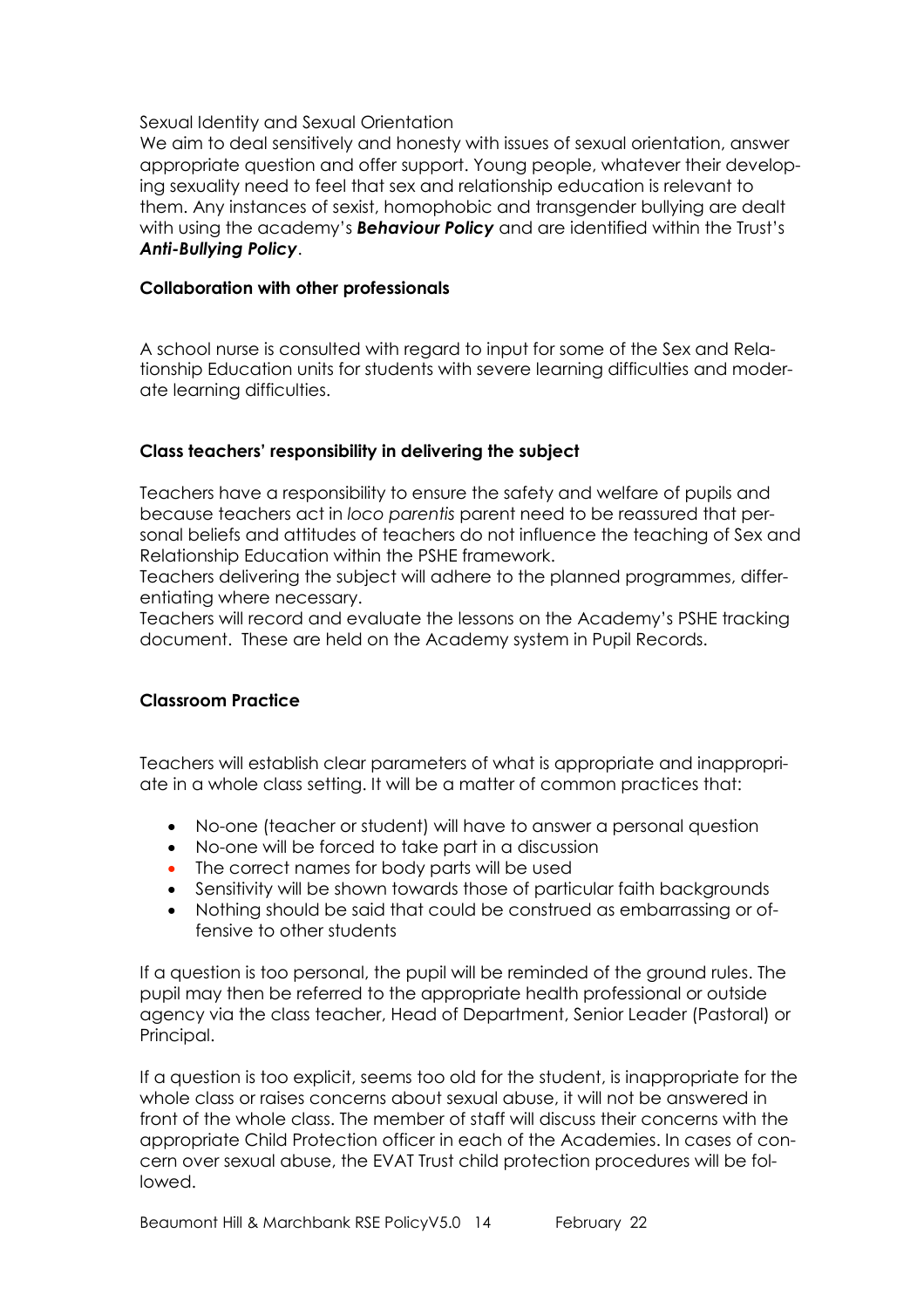In line with the revised Department for Education statutory guidance and from training received by the RESH coordinator of Darlington Borough Council all secondary and where appropriate primary pupils in their PSHE and RSE lessons will have:

- An individual code of conduct group agreement for each class that all pupils devise and agree on
- A question box for any questions that may seem too embarrassing to ask in front of the class
- Clear guidelines on safe adults/professionals whom pupils can speak to.

It is natural for caring adults to want to protect children and young people from information, attitudes and lifestyles which they themselves find distasteful. However, it is important to recognise the power and confusion of informal learning from, for example, television, magazines, newspapers, gossip, jokes and the wider community. Teachers can do much to dispel myths, reduce fear and anxiety, clarify understanding and counteract prejudice.

## **Right of withdrawal of students from Sex and Relationship Education.**

Some parents prefer to take the responsibility for aspects of this element of education. They have the right to withdraw their children from all or part of the RSE except for those parts included in the statutory National Curriculum (i.e. in science lessons). We would make alternative arrangements in such cases. Parents are encouraged to discuss their decision with staff at the earliest opportunity. Parents are welcome to review any RSE resources the EVAT Trust uses. Opportunities for parents and carers will be made available to attend meetings and training sessions regarding the implementation of RSE.

#### **Working with parents**

The school understands that parents' role in the development of their children's understanding about relationships and health is vital; therefore, we will work closely with parents when planning and delivering the content of the school's RSE and health education curriculum.

When in consultation with parents, the school will provide:

- The curriculum content, including what will be taught and when.
- Examples of the resources the school intends to use to deliver the curriculum.
- Information about parents' right to withdraw their child from non-statutory elements of RSE and health education.

Parents will be provided with frequent opportunities to understand and ask questions about the school's approach to RSE and health education. Parents will be regularly consulted on the curriculum content, through meetings and letters, and the curriculum will be planned in conjunction with parents' views.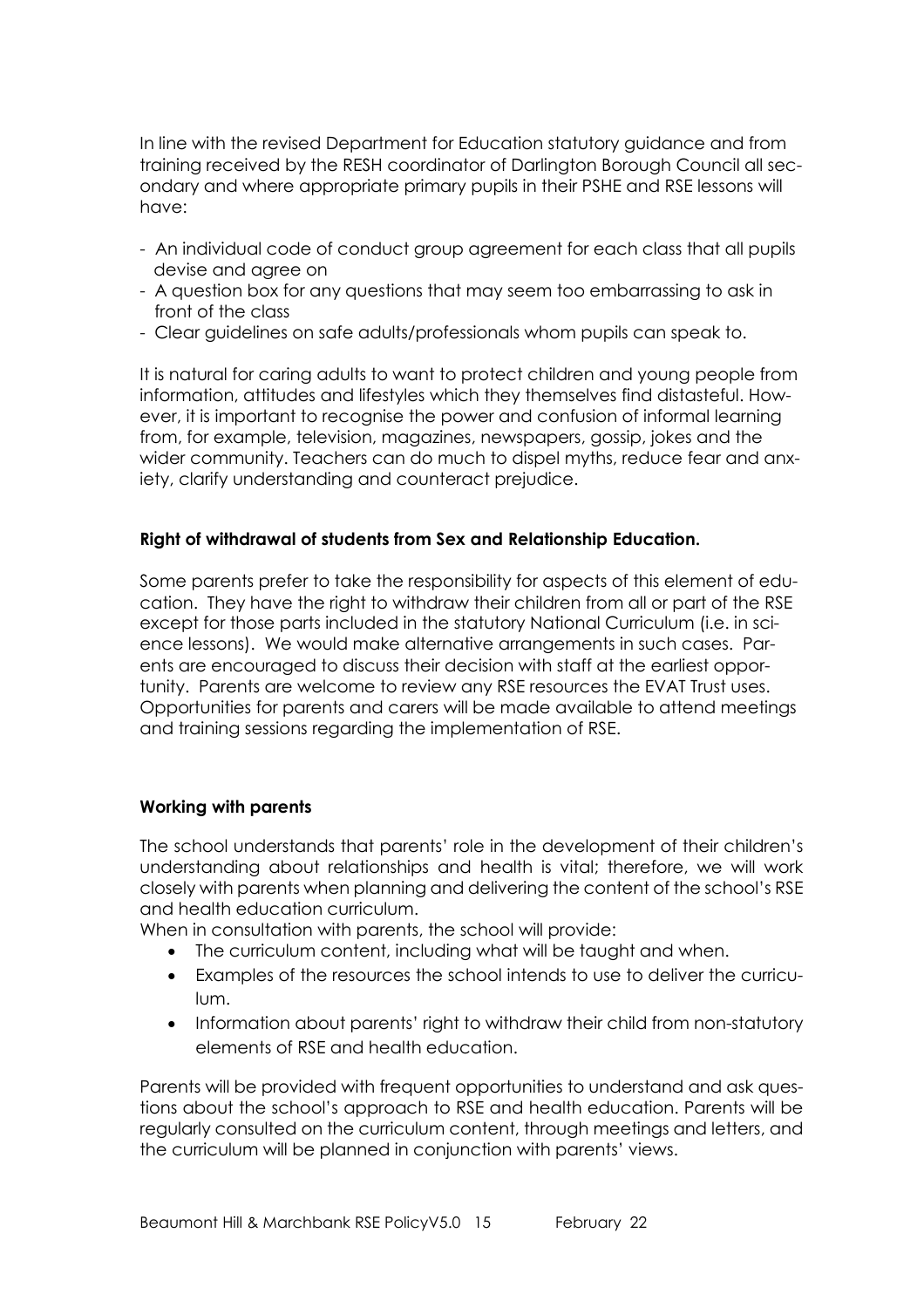The school will remain aware that the teaching of some aspects of the curriculum may be of concern to parents. If parents have concerns regarding RSE and health education, they should submit these via email, or contact the school office to arrange a meeting with the Principal or Head of School.

Parents will be informed by letter when an element of Sex and Relationship Education is to be delivered. We will provide clear information to parents on the subject content and the right to request that their child is withdrawn.

#### **Confidentiality, controversial and sensitive issues**

**Teachers** are required to adhere to the Trusts Guidance on confidentiality contained in the Safeguarding and Child Protection Policy between themselves and the pupils, especially when they believe that a pupil has embarked upon a course of conduct that would place him or her at moral or physical risk or in breach of the law. Teachers cannot offer or guarantee absolute confidentiality. It is only in the most extreme of circumstances that the Academy should be in the position of having to handle information without parental knowledge. When younger pupils are involved, this is ground for serious concern and child protection issues need to be addressed. The Academy encourages pupils to talk to parents, carers, staff or other trusted adults if the pupil wishes to do so and supports them in this. If there is evidence of abuse, the Trust's child protection procedures will be initiated ensuring that pupils are informed of sources of confidential help e.g. school nurse, GP, counsellor.

#### **Monitoring and Evaluation of Sex and Relationship Education**

It is the responsibility of the PSHE Coordinator to oversee and organise the monitoring and evaluation of PSHE, in the context of the overall Academy plans for monitoring the quality of teaching and learning. The PSHE programme will be treated as a subject department in this exercise, under which all departments undertake yearly self-evaluation.

This policy will be reviewed every year, commencing from December 2020.

Links to other Academy & Education Village Academy Trust Policies

- Behaviour & Emotional Support Policy
- SEND Policy
- E-Safety Safety Policy
- Anti-Bullying Policy
- Safeguarding & Child Protection Policy
- Peer-on-peer Abuse Policy
- Records Management Policy & Retention Schedule
- Technology Acceptable Terms of Use Agreement
- Data Protection GDPR Policy